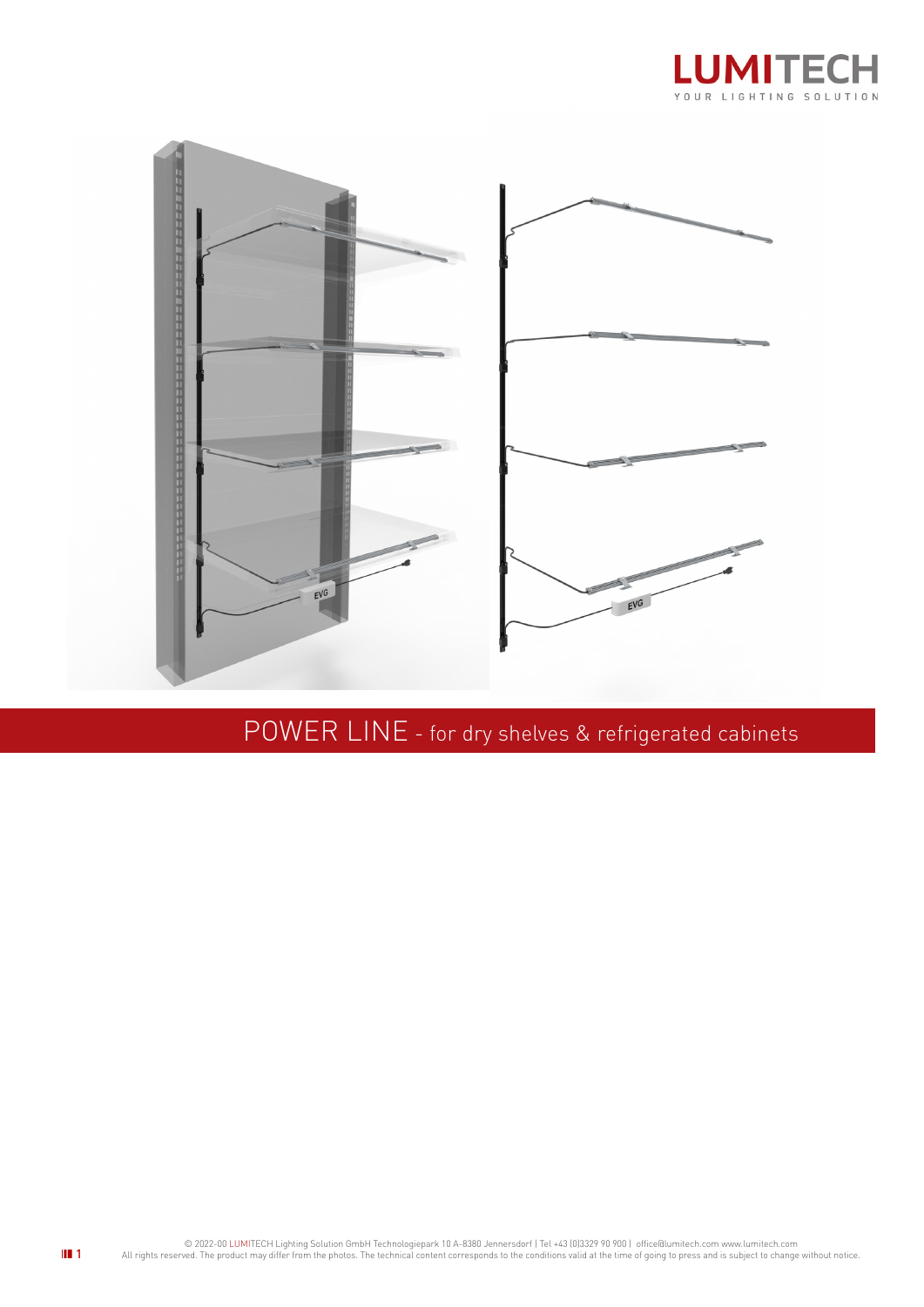

# POWER LINE

The Lumitech Power Line provides quick and convenient wiring of linear LED luminaires and drivers.



## **Ⅱ■ PRODUCT DESCRIPTION**

- Designed for all types of dry shelves, as well as refrigerated cabinets (e.g. wall-mounted refrigerated shelves) in supermarkets
- Suitable for retrofit and first fit
- Specially designed for the dimensions of all commercially available furniture geometries
- Newly developed overall concept to meet all necessary norms & standards of the industry
- Cost savings thanks to easy integration into the furniture with reduced installation times
- Retrofits can be made on the fly (no need to clear out goods, as no drilling or similar is required)
- Lumitech Branding

# **III** BENEFITS

- Quick & easy installation of the entire system
- Maximum flexibility when connecting the lights (plug & play)
- Mounting of the power rail by magnetic tape or adhesive tape
- Optimized, tool-free connection to the furniture (chip-free)

## **III TECHNICAL DATA**

| Supply voltage                | 24 VDC                                            |
|-------------------------------|---------------------------------------------------|
| Ambient temperature ta        | $-30 - 130$ °C                                    |
| Colours                       | white matt (RAL 9003)   blackgrey matt (RAL 7021) |
| Max. electrical load capacity | 108W / 4.5A                                       |
| Max. mechanical load capacity | 15 Newton                                         |
| Dimensions (WxH)              | 20mm x 7,6mm                                      |
| Standards                     | according to EN 60335-2-89, EN 60570              |
|                               |                                                   |

The user is responsible for ensuring the max. electrical, mechanical & thermal properties.

#### **III** POWER LINE





- Plug-in system for connecting several LED luminaires
- End caps are included (already mounted on the power rails)

## **III ORDER DATA**

| Art. No. | Type                                           | Length | <b>Fixation</b> |
|----------|------------------------------------------------|--------|-----------------|
| 89601627 | POWER LINE magnetic, bk, 1250mm incl. Endcaps  | 1250mm | Magnet          |
| 89601628 | POWER LINE magnetic, wht, 1250mm incl. Endcaps | 1250mm | Magnet          |
| 89601646 | POWER LINE magnetic, bk, 1500mm incl. endcaps  | 1500mm | Magnet          |
| 89601656 | POWER LINE magnetic, wht, 1500mm incl. endcaps | 1500mm | Magnet          |
| 89601657 | POWER LINE magnetic, wht, 1800mm incl. endcaps | 1800mm | Magnet          |
| 89601651 | POWER LINE foam tape, bk, 900mm incl. endcaps  | 900mm  | Adh. Tape       |
| 89601643 | POWER LINE foam tape, bk, 1250mm incl. endcaps | 1250mm | Adh. Tape       |
| 89601644 | POWER LINE foam tape, bk, 2000mm incl. endcaps | 2000mm | Adh. Tape       |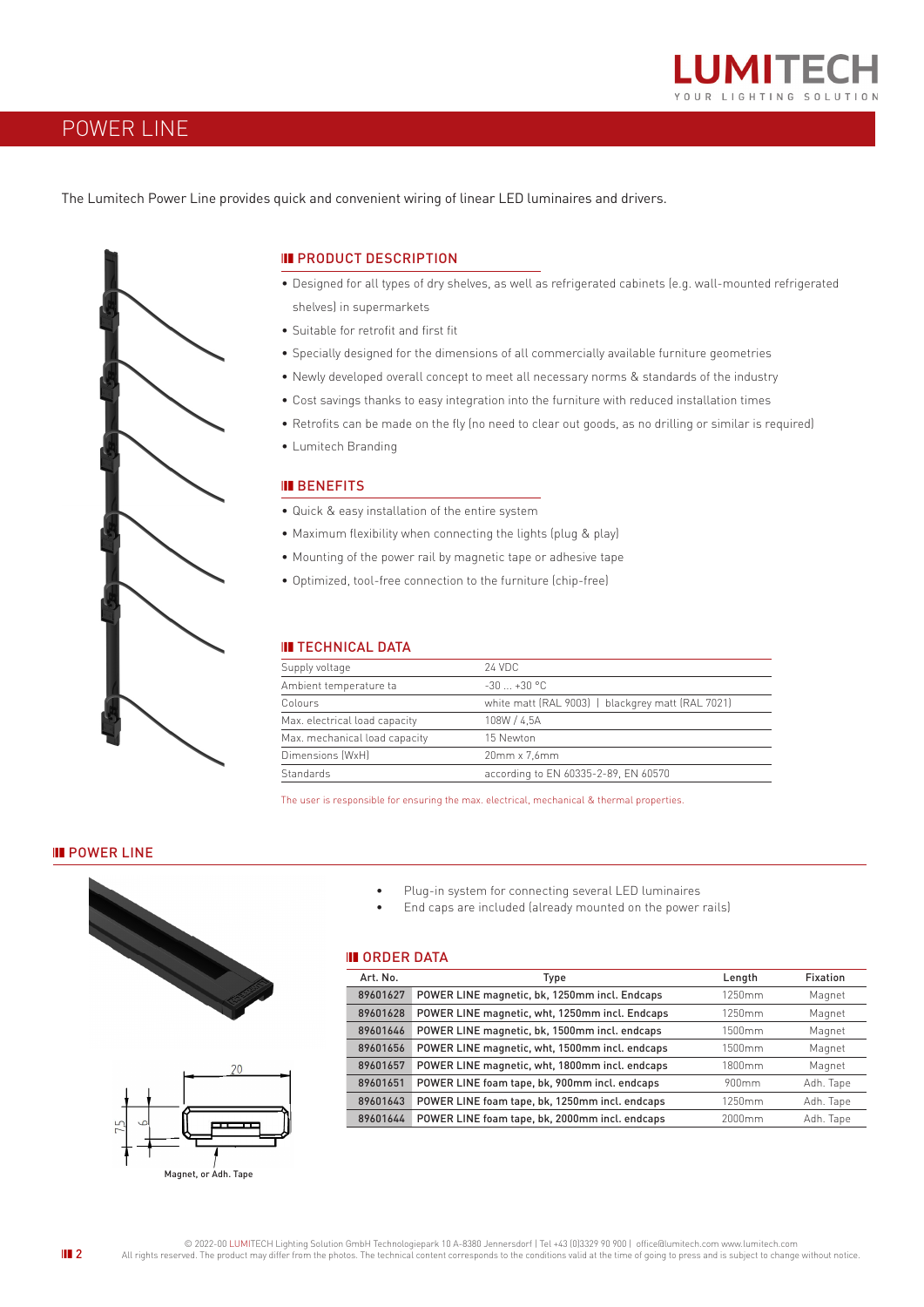

# POWER LINE

# ❘❙❚ FEEDER



- Connection cable incl. plug
- Can be used for luminaires as well as for connecting the driver

#### *III ORDER DATA*

| Art. No. | Type                             | Cable length | Colour |
|----------|----------------------------------|--------------|--------|
| 89601649 | FEEDER for Power Line, bk, 700   | 700mm        | black  |
| 89601650 | FEEDER for Power Line, wht, 700  | 700mm        | white  |
| 89601654 | FEEDER for Power Line, bk, 3000  | 3000mm       | black  |
| 89601655 | FEEDER for Power Line, wht, 3000 | 3000mm       | white  |

#### Reverse polarity protection

The plug can only be attached to the busbar in one direction (asymmetrical design)

### ❘❙❚ ADAPTER CABLE - CINCH TO POWER LINE



|  |  |  |  |  |  | • Adapter to be able to connect Cinch luminaires to the power rail |  |  |  |
|--|--|--|--|--|--|--------------------------------------------------------------------|--|--|--|
|--|--|--|--|--|--|--------------------------------------------------------------------|--|--|--|

- Two types of Cinch connectors possible (straight & angled)
- Cinch dimensions, as well as further accessories (e.g. bridges) can be found in the respective datasheet.

#### ❘❙❚ ORDER DATA

| Art. No. | Type                                   | Cable length | Design of<br>Cinch plug |
|----------|----------------------------------------|--------------|-------------------------|
| 89601324 | LED Feeder straight CINCH & PL bk 600  | 600mm        | straight                |
| 89601342 | LED Feeder straight CINCH & PL bk 900  | 900mm        | straight                |
| 89601347 | LED Feeder straight CINCH & PL bk 1500 | 1500mm       | straight                |
| 89601348 | LED Feeder straight CINCH & PL bk 3000 | 3000mm       | straight                |
| 89601340 | LED Feeder angled CINCH & PL bk 700    | 700mm        | angled                  |

### Reverse polarity protection

The plug can only be attached to the busbar in one direction (asymmetrical design)

#### ❘❙❚ MOUNTING - FEEDER TO POWER LINE